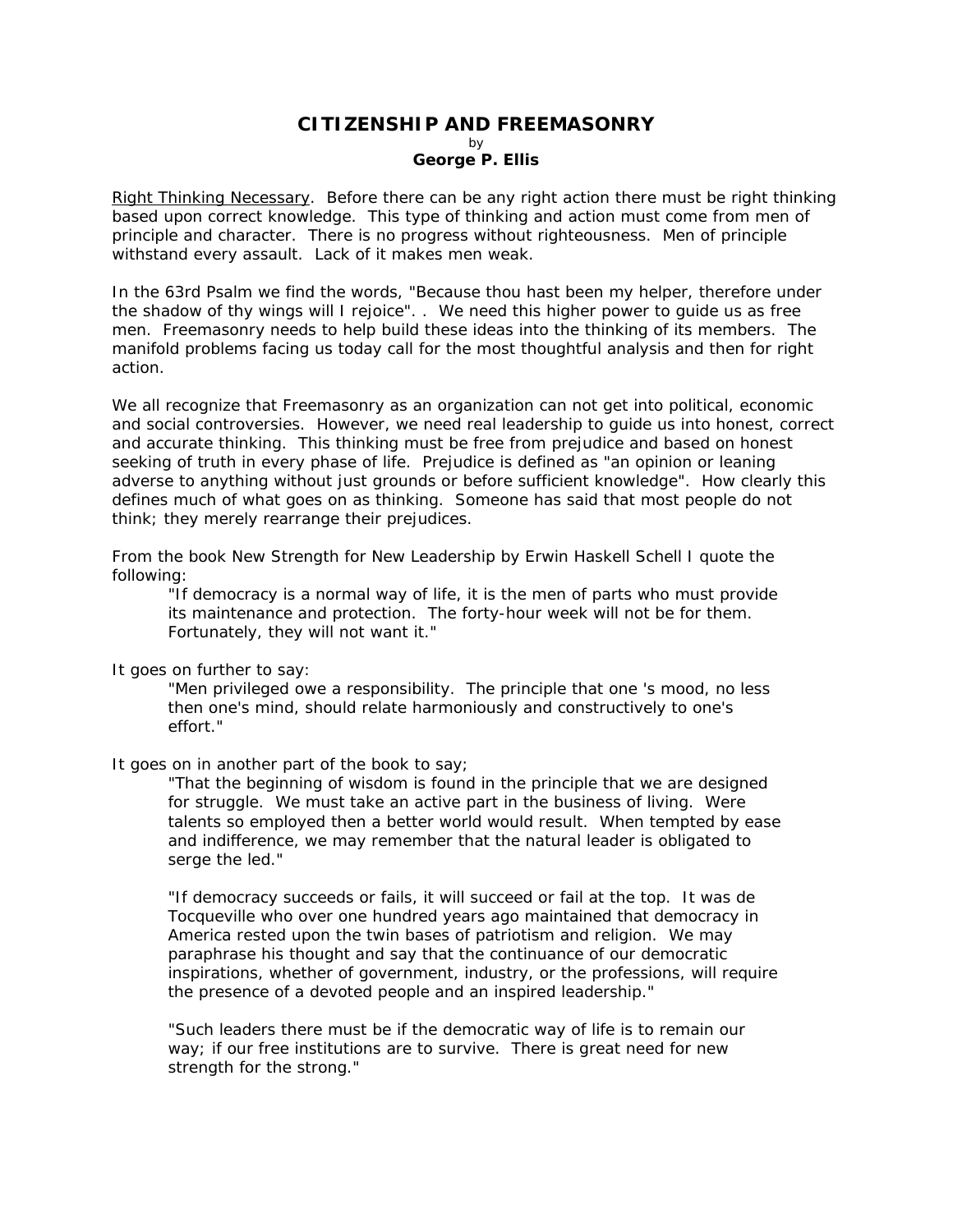In the Iowa Grand Lodge Bulletin under the caption "Purposes of Masonry" appeared the following quotation:

"The Masonic fraternity seeks no control over processes of government and the enforcement of the law and, as an organization, it takes no part in solution of industrial and social problems except through the influence of its teachings upon the character and conduct of its members. The primary purposes of Masonry are to enlighten the mind, arouse the conscience, stimulate the noble and generous impulses of the human heart. It seeks to promote the best type of manhood based upon the practice of brotherly love and the Golden Rule. When these results have been accomplished the mission of Masonry has been achieved.

The teachings of Freemasonry should prepare us for leadership in correct and honest thinking. They should be leaders of thought.

It will be the purpose of this discussion to define citizenship and the responsibility of citizenship in a free or democratic society, and Freemasonry's relation to it.

In the Encyclopedia of Freemasonry by Mackay under the caption, Civilization and Freemasonry, appears the following:

"Those who investigate in the proper spirit the history of Speculative Masonry will be strongly impressed with the peculiar relations that exist between the history of Masonry and that of civilization. They will find these facts to be patent; that Freemasonry has ever been the result of civilization; that in the most ancient times the spirit of Masonry and the spirit of civilization have always gone together; that the progress of both has been with equal strides; that where there has been no appearance of civilization there has been no trace of Masonry; and, finally, that whenever Masonry has existed in any of its forms, there it has been surrounded and sustained by civilization, which social condition it in turn elevated and purified ..........

"We then arrive at these conclusions, namely, that Speculative Masonry is a result of civilization, for it exists in no savage or barbarous state of society but has always appeared with the advent in any country of a condition of civilization grown with its growth and strengthened with its strength and, in return, has proved, by a reactionary influence, a potent instrument in extending, elevating and refining the civilization which gave it birth advancing its moral, intellectual, and religious character.

Citizenship. One definition which I found in a standard encyclopedia, defines citizenship in part as follows:

"Citizen -- (Lat. civis, citizen), in its most general sense an individual member of a political society, or state; one who owes allegiance to, and may lawfully demand protection from, the government. The more general sense of the term 'citizen' is more closely in accordance with the original meaning of the word. In the free republics of classical antiquity, the term 'citizen' signified, not a resident of a town, but a free, governing member of the state, just as the term civitas, from which we derive our 'city', signified, not merely a local municipality (urbs), but the state at large. The Greek idea of citizenship is expressed by Aristotle, who declared a citizen to be one to whom belonged the right of participating both in the deliberative or legislative and the judicial functions of the political community of which he was a member. The right was jealously guarded, and was rarely conferred on those of foreign birth. In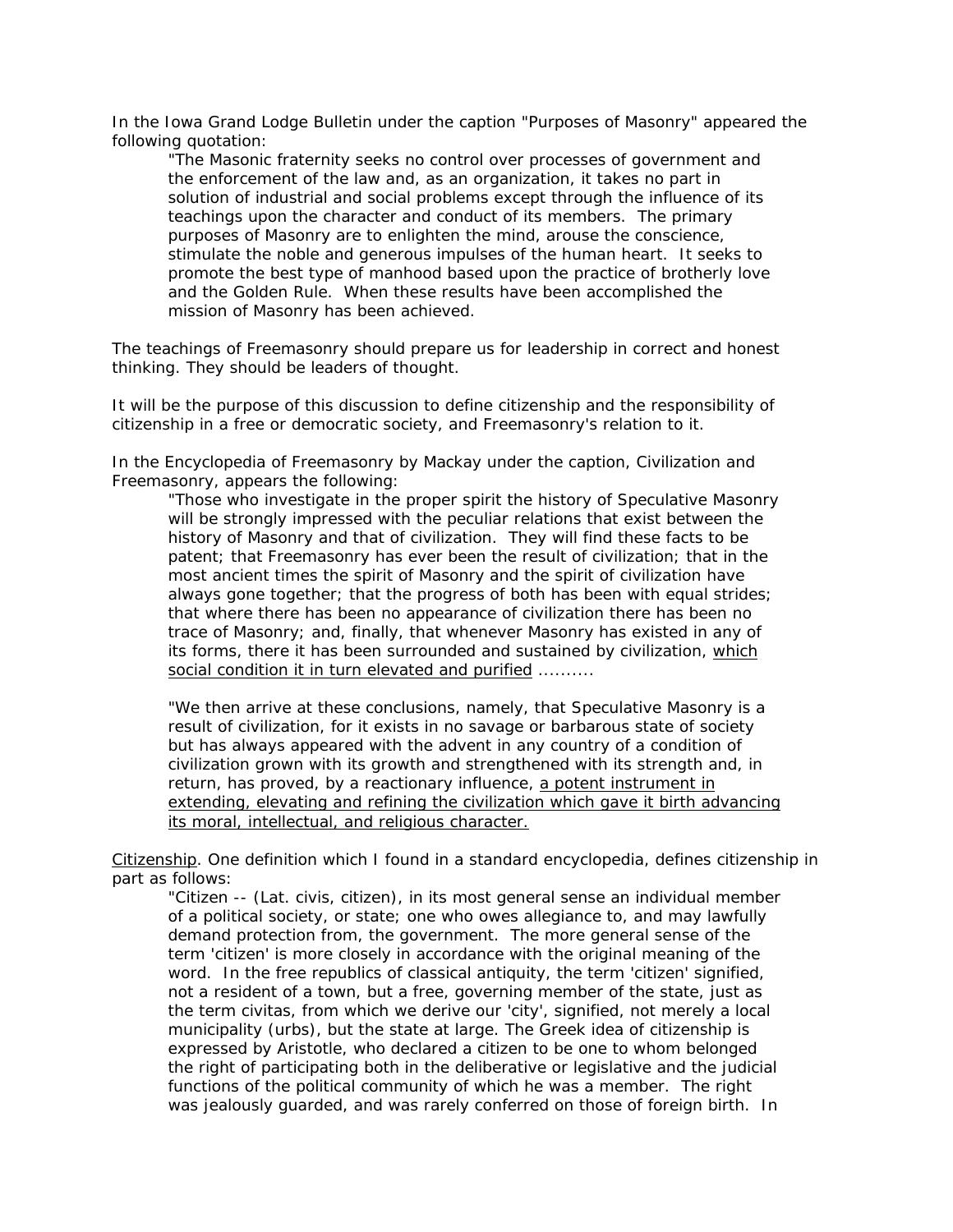Rome there were two classes of citizens--one that had a share in the sovereign power, i.e., were capable of attaining the highest offices of state; the other possessing only the private rights of citizenship. These, however, included the privilege of voting in the public assembly. There, as in the United States of America and some other modern states, citizenship, though usually acquired by birth, might be attained by naturalization or special grant of the State."

In his treatise on citizenship, W. L. Sheldon states:

"The status of a citizen implies the existence of

- 1. A political body established to promote the general welfare and collective, as well as individual, rights of those composing it.
- 2. Individuals who have established, or submitted themselves to the dominion of that political body.
- 3. Such benefit from, or participation in, the administration of that political body by the individuals composing it, that they may be designated as citizens, and not as mere subjects of a despot or an absolute monarch under whom they have no voice in administration.

"The same authority above quoted defines a citizen as 'a member of a nation or sovereign state, especially a republic; one who owes allegiance to a government and is entitled to protection from it'. That definition is broad enough to make every subject a citizen of the government to which he owes allegiance, and from which he receives protection; but the term citizen, as it is commonly understood, implies membership of a political body in which the individual enjoys popular liberty to a greater or less degree.

"The word 'citizen' is never used of the people in a monarchy, since it involves an idea not enjoyed by subjects, to wit: the inherent right to partake in government.

Responsibility of Citizenship. Freedom and liberty mean responsibility. In a pamphlet published by The Foundation for Economic Education written by Betty Knowles Hunt the following statement appears:

"The answer, and the only answer, is for us to educate ourselves to the responsibilities as well as to the benefits of freedom. Perhaps, as a people, we are not morally strong enough to be free. If that is the case, then we shall certainly lose our freedom, and it will not matter much what 'ism' supplants Americanism. But this will not prove that our free way of life was not the best way. It will only prove that we were not worthy of it."

In a study conducted by the Schenectady Gazette it was learned that one out of two did not know the answers to the questions, "Who is the city manager? Who is your representative to Congress? Who makes the laws for the city?" One out of four could not, answer the question, "In what ward do you reside?" To the question, "If you had a son, would you want him to enter politics?" 57% replied they would not. And to the question, "Do you think a man can enter politics and remain honest?" one in three answered with an unqualified "no". Three days after the initial poll stories, published in two installments, the Gazette bluntly headed a story: "it is your business! Government is your business; politics is your business, most of all, voting is your business".

Mr. Cameron of the Ford Motor Company some years ago defining democracy in a broadcast said, "A personality poised in moral, intellectual and social balance is a personality approaching maturity, and when you multiply it by multitudes you inevitably have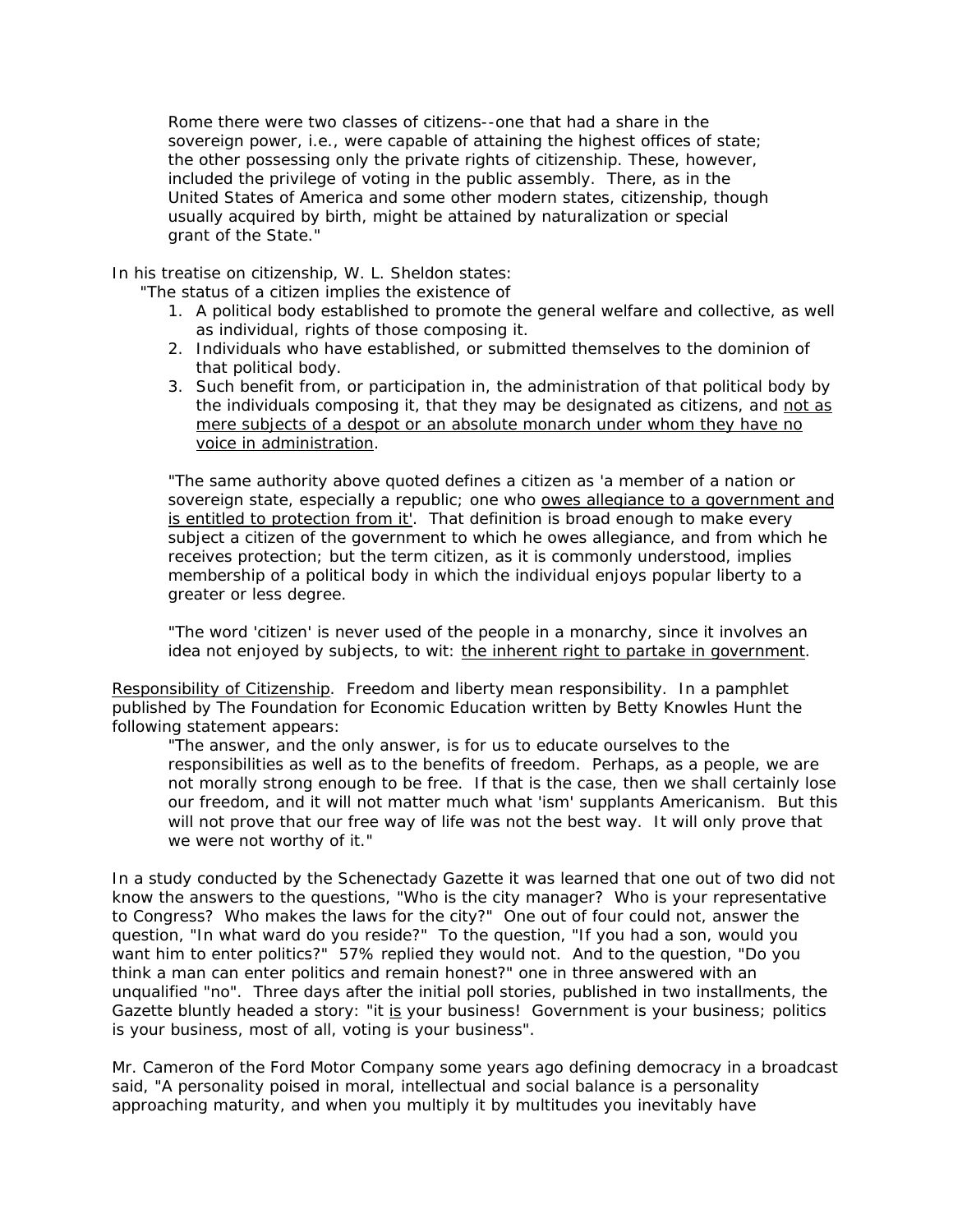Democracy... Democracy is not a system - it is a bloom and quality of public character... It is not the product of political organization… Democracy is produced by national character and by nothing else."

Elton Mayo in his book, The Social Problem of an Industrial Civilization says:

"Representative government cannot be effectively exercised by a society internally divided by group hostilities and hatreds. There is grave danger that sheer ignorance of administrative methods in the political and industrial leaders of the democracies may give rise to increasing disabilities of cooperation.

"Representative government does not work satisfactorily for the general good in a society that exhibits extreme difference in the material standards of living of its various social groups. This prerequisite is especially true when the more lowly classes work very hard for a maintenance that, is actually insufficient for their organic and social needs. History abounds in instances: the France of the later eighteenth century or England of the early nineteenth. Wisdom dictates a sufficiently high standard of material living throughout society as a prerequisite of democratic institutions."

Therefore, with freedom comes responsibility. There is much discussion going on at the present time regarding a guaranteed annual wage. Under the feudal system and under slavery in the United States there was a guaranteed wage. When men became free and had the right to pick and choose their own occupation and to work as if and when they pleased they assumed certain risks.

Labor is demanding the right to share in the profits. They have not been willing to assume any of the risks. Wages have been increased in industries of a seasonal character such as the building industry on the grounds that they need to receive extraordinarily high wages during the busy season to partially make up for the seasons when they are not employed. The unemployment compensation phases of the social security program have been introduced to partially cushion the shock of unemployment. In their demands for a guaranteed annual wage labor wishes also to continue these other benefits.

There has been much done by certain industries to level out the peaks and fill in the valleys by many different programs of levelling out production. Much more can be done along these lines. When considering the matter of guaranteed annual wage, it is necessary to know all the factors that do influence correct and accurate thinking on this question.

The progress of society as a whole is by the accomplishments of its individual members.

John Stuart Mills said, "A State which dwarfs its men in order that they may be docile instruments in its hands, even for beneficial purposes, will find that with small men no great thing can really be accomplished.

There have been two antagonistic trends gaining momentum in American.

1st Trend sway from exploitation of geographical frontiers to exploration of economic frontiers - the advance of science and technology. 2nd Rise of Statism – over-regulation, control regimentation.

The great dangers of the latter are limitation of scientific advance and stagnation.

Beyond the horizon are new frontiers - economic frontiers. What is required of a person for fitness to cope with the problems is character even before brains. Trained brains and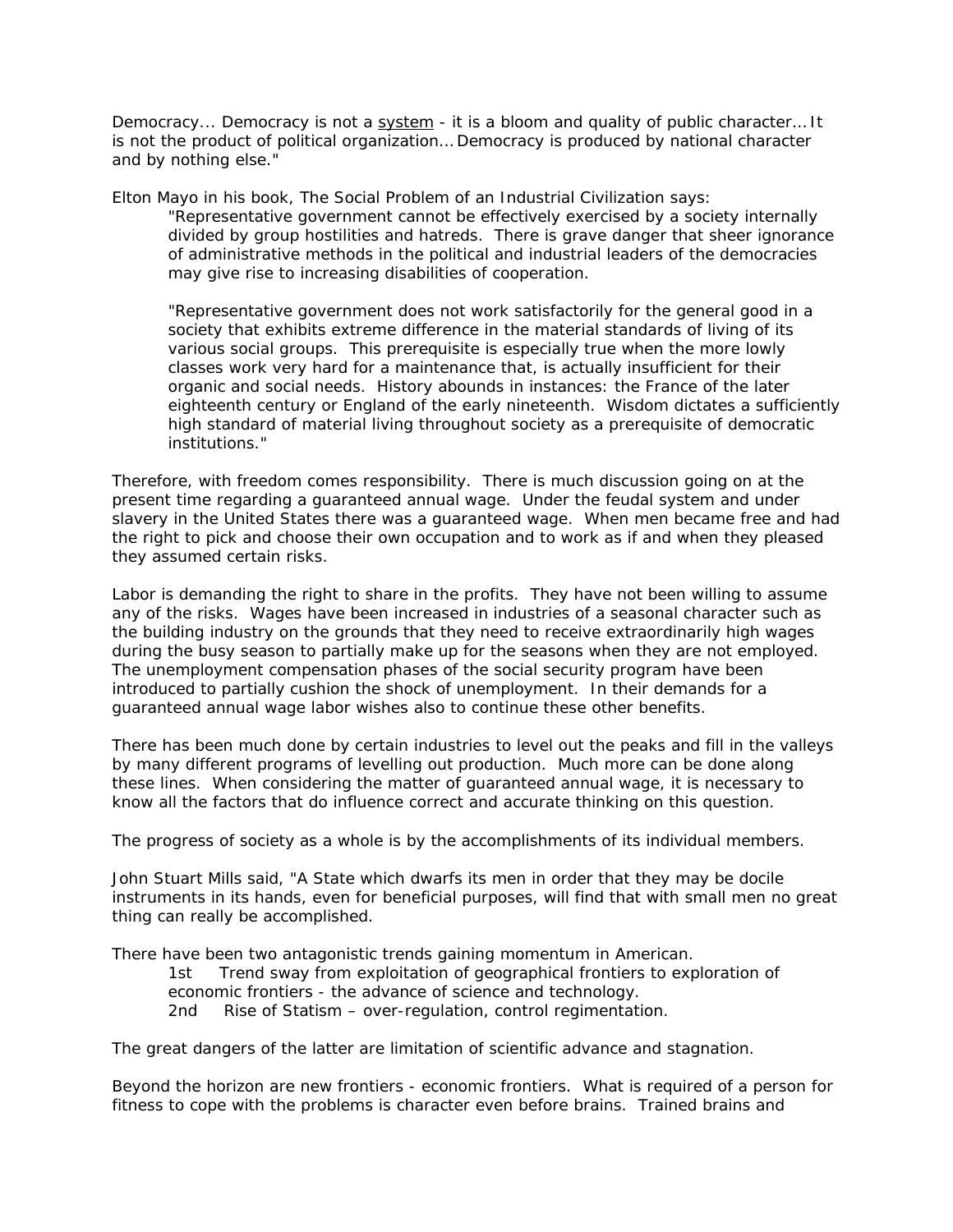trained hands must learn to think straight and quick as our forefathers had to shoot straight and quicker than the other fellows in the development of geographical frontiers.

Difficult to do right Thinking. In these confused times it is very difficult to do right thinking because we do not have the correct facts presented to us in a manner that will enable us to arrive at sound judgments. For political purposes opposing political parties attempt to discredit the other. In this process much bad information is fed to the public by means of the radio, the public platforms and the printed word. These arguments are set forth irrespective of their soundness from an economic or social point of view. To be a good citizen one must be in possession of accurate knowledge and be willing to face truth. One must be willing to face realities irrespective of which side of the political fence he may be on.

There are also those who represent some ideology or ism and present to the public in a very plausible manner half-truths which mislead the citizen. Many times these proposed reforms are based on fairly sound basic causes. The difficulty is that the cure in many instances is worse than the disease. The intelligent citizen is one who will follow the entire problem from basic cause to ultimate effect.

Clever programs and planned economies will not make real the social order we desire unless humanity is given the vision to see and then the will to bring it about.

To find happiness, contentment and peace is the ultimate ambition of man. Much of the demands on Management by Labor is this almost unconscious seeking. Hours and wages demands is only a means of expressing their dissatisfaction.

Albert Jay Nock in his book, Memoirs of a Superfluous Man, says:

"That in our society the purview of legal, religious and ethical sanctions was monstrously over-extended. They had usurped control over an area of conduct much larger than right reason would assign them. On the other hand, I saw that the area of conduct properly answerable to the sanctions of taste and manners was correspondingly attenuated. One could easily understand how this had come about. Law is the creature of politics, and the general course of politics, as among others Mr. Jefferson, Franklin and John Adams had clearly perceived, is always determined by an extremely low order of self-interest and self-aggrandisement… Again, when Christianity became organized it immediately took on a political character radically affecting its institutional concept of religion and its institutional concept of morals; and the same tendencies observable in secular politics at once set in upon the politics of organized Christianity. Thus the area of conduct in which men were free to recognise the sanctions of taste and manners was still further straitened."

"The consequence was that the one set of sanctions atrophied, and the other set broke down; thus leaving human conduct bereft of any sanctions at all, save those of expedience… When the sanctions of law, religion and morals broke down through persistent misapplication to matters of conduct quite outside their purview, the sanctions of taste and manners had become too frail and anaemic to be of any practical good."

The problem of getting over a lesson so people will read understandingly is one of the great problems of our day.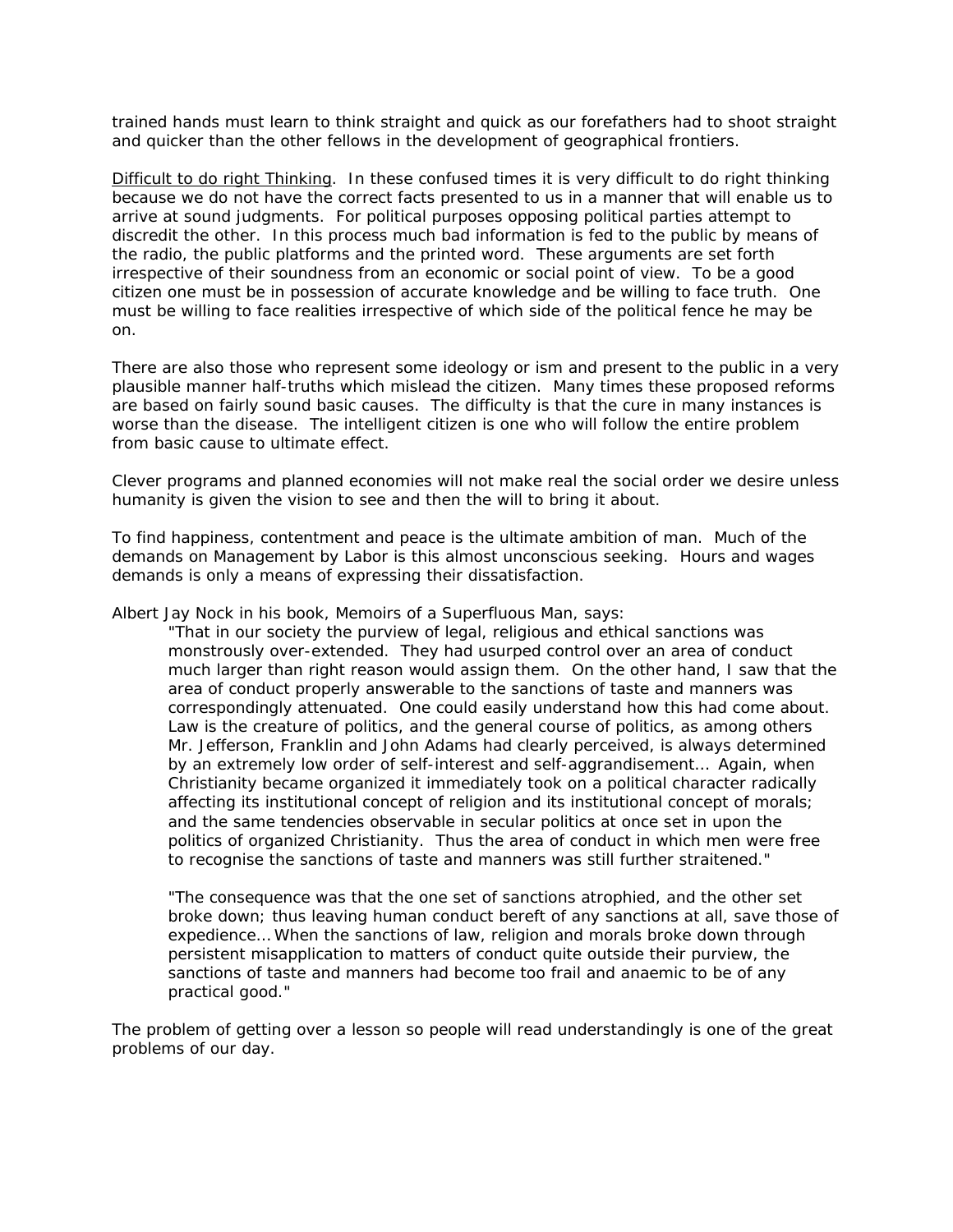## Mr. Nook in his book says;

"As I said, the fact that few literate persons can read is easily determinable by experiment. What first put me on the track of it was a remark by one of my old professors. He said that there were people so incompetent, so given to reading with their eyes and their emotions instead of with their brains, that they would accuse the Psalmist of atheism because he had written, 'The fool hath said in his heart, There is no God'. "

In an address by Virgil Jordan, President of the National Industrial Conference Board at the Citizens' Conference on Government Management in June 1939 he said:

"The current philosophy of public spending -- which prevails in practically every country -- is in fact a new intellectual and emotional offshoot of a much more pervasive and powerful primitive impulse, which I call the superstition of the State - the belief in the magical power of government - -and which owes its resurgence largely to the World War."

"The most profound consequence of that catastrophe -- the most devastating in history -- was not the destruction of life and wastage of wealth, but the demoralization of individual character, the destruction of personal self-reliance, independence, and integrity, among great masses of men. The corollary of this spiritual retrogression has not merely been economic chaos, instability, stagnation and depression, or international conflict, but an enormous expansion in the power of the State and increased dependence upon it. The universal submergence of the individual by the State, the replacement of the spirit of humanism by Statism, and the reversion to feudal conceptions and principles, have already gone so far that in some countries the very existence of the human personality is denied, except as a part and for the purposes of the State..... In its very essence Statism is a social retrogression, a. creative devolution, a return to an earlier order of life..... 0ur economic system is a living organism, not a slot machine ,which will yield an inexhaustible supply of chewing gum so long as pennies are put into it, and certainly it will never yield several pieces for each penny unless someone is cheating. Behind every dollar spent by anybody - government or citizen - there must be a definite amount of real work done by somebody if the dollar is to be worth anything. To get this work done is the ultimate and inescapable problem of the State and society. The plain fact is that, despite the collection and printing and spending of billions of dollars by government, we are not getting this work done, and the obvious conclusion is that something else is needed to get it done."

The over-emphasis on the purely economic side of life has led us to many unwise experiments. The demand for social and economic security is the desire to be free from fear and anxiety - freedom from uncertainty and doubt. We do need confidence assurance. However, freedom is more precious than material things.

No university calls attention to the fact that material provision is only one of the duties of civilization, the other being the maintenance of cooperative living.

People are Worried. It has been found that every one thousand employees will each year show twenty disabilities due to diseases of the nervous system and from the general population where industry must draw its manpower it has also been found that 7% of all presumably healthy people exhibit symptoms of nervousness and neurasthenia. Much of this is due to worry and fear. Under this nervous strain we are likely to give up valuable liberties for a little social security.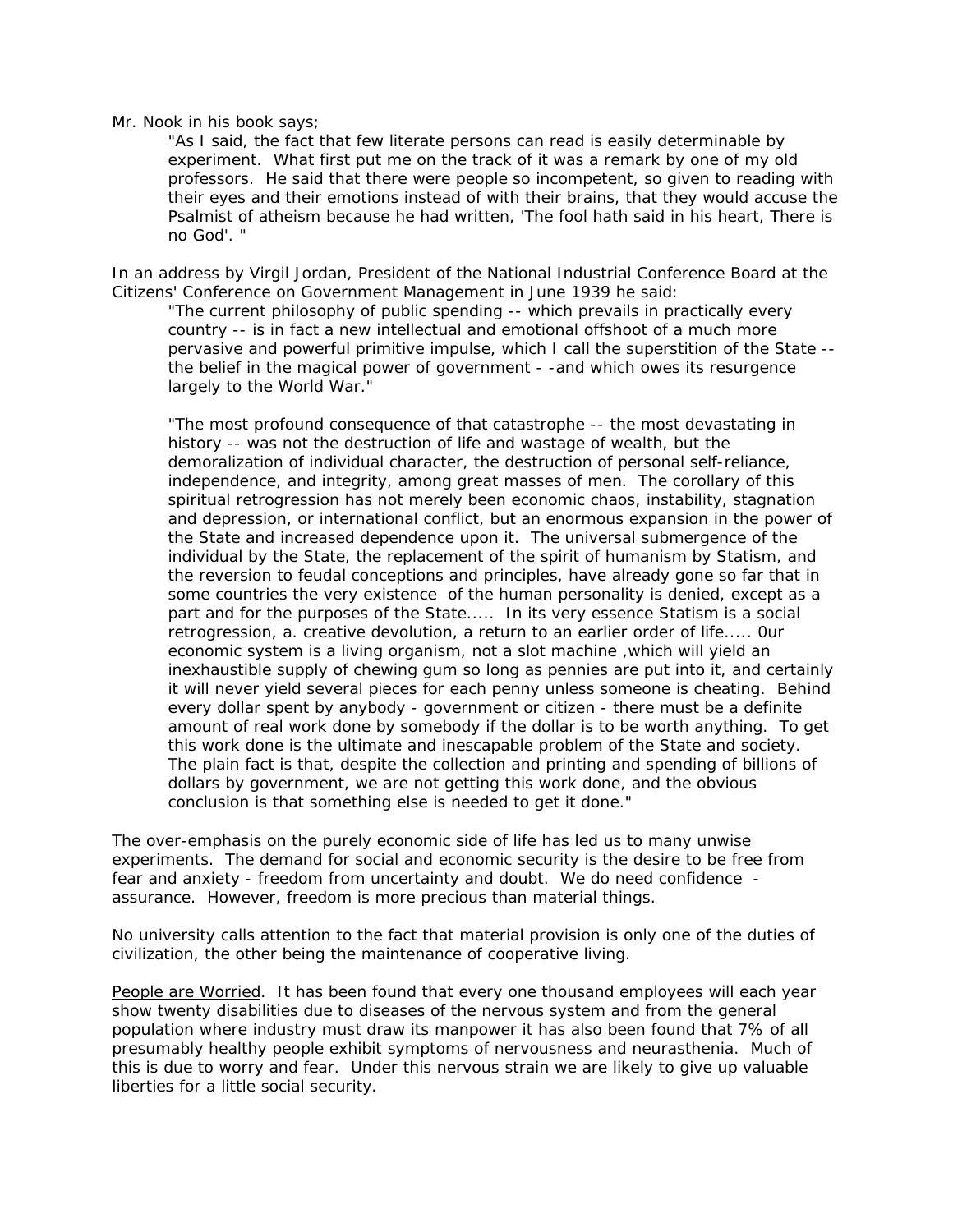In our relations with the employed worker we find that imaginary grievances are more difficult to deal with than real ones. "Labor movements live on feelings of grievances."

Elton Mayo in his book, The Social Problem of an Industrial Civilization says:

"Social skill shows itself as a capacity to receive communications from others, and to respond to the attitudes and ideas of others in such fashion as to promote congenial participation in a common task."

"It is a short step from friendship to tolerance to distrust and hatred when the normal social relationships disintegrate."

The great task for those in the position of leadership is to bring about better understanding between all groups.

Business Partially to Blame. Business has only itself to blame for much of the present legislative trend. All too often it has treated labor as a commodity to be bought and sold without regard to essential human values. The human values will not be denied. Businessmen must choose whether they themselves will shoulder the responsibility or whether they will force government to do so. If we are to save our democratic way of life me must remove the causes that threaten to injure and even kill it. Democracy is not selfsustaining. Selfishness will defeat it. It will only endure if we respect the other fellows' rights.

We will again have the old problem of unemployment. How many of the unemployed are due to the transition from an old declining industry to a new one? What can we do to readapt men of skill to find their places in the new industries? How should we train our young people to find their places in our economic and social life where they can make their greatest contribution based upon their aptitudes and talents?

With the development of machines for handling the heavy burdensome work of industry common labor is not needed to the degree that it formerly was. Everyone to find a place in industry must have at least some skill. We must train men to fill these jobs.

Management is continuing to introduce machines to reduce the number of men necessary in our production processes. This presents a social problem that will either be solved by intelligent business methods or we must look for more and more government controls.

The cost of distribution is an unsolved problem in our economic system. Production costs must be reduced to make more goods available to more people. The cost of distribution must be reduced in order that the costs added after the goods are produced are not so great as to make them prohibitive to many people in the lower income groups. It is a social responsibility to see that goods are furnished to satisfy the needs of mankind. Business is a means to an end and it can only justify itself and only justify the system under which it works to the extent that it is efficient and does serve mankind to the greatest extent possible. Will we wait for a law to force us to correct these problems or will we undertake to solve them ourselves? It is a social and patriotic responsibility for business to be efficient. It is equally a social and patriotic responsibility for labor to produce and cooperate.

Economic Pioneering. Economic pioneering has just begun. It is more challenging and more rewarding than the conquest of a continent, because it is a test of intellectual manhood as the earlier pioneering was a test of physical maturity and stamina. A good citizen is one who will become properly informed and then find the place where he can make the greatest contribution in the settlement of the many economic and social problems which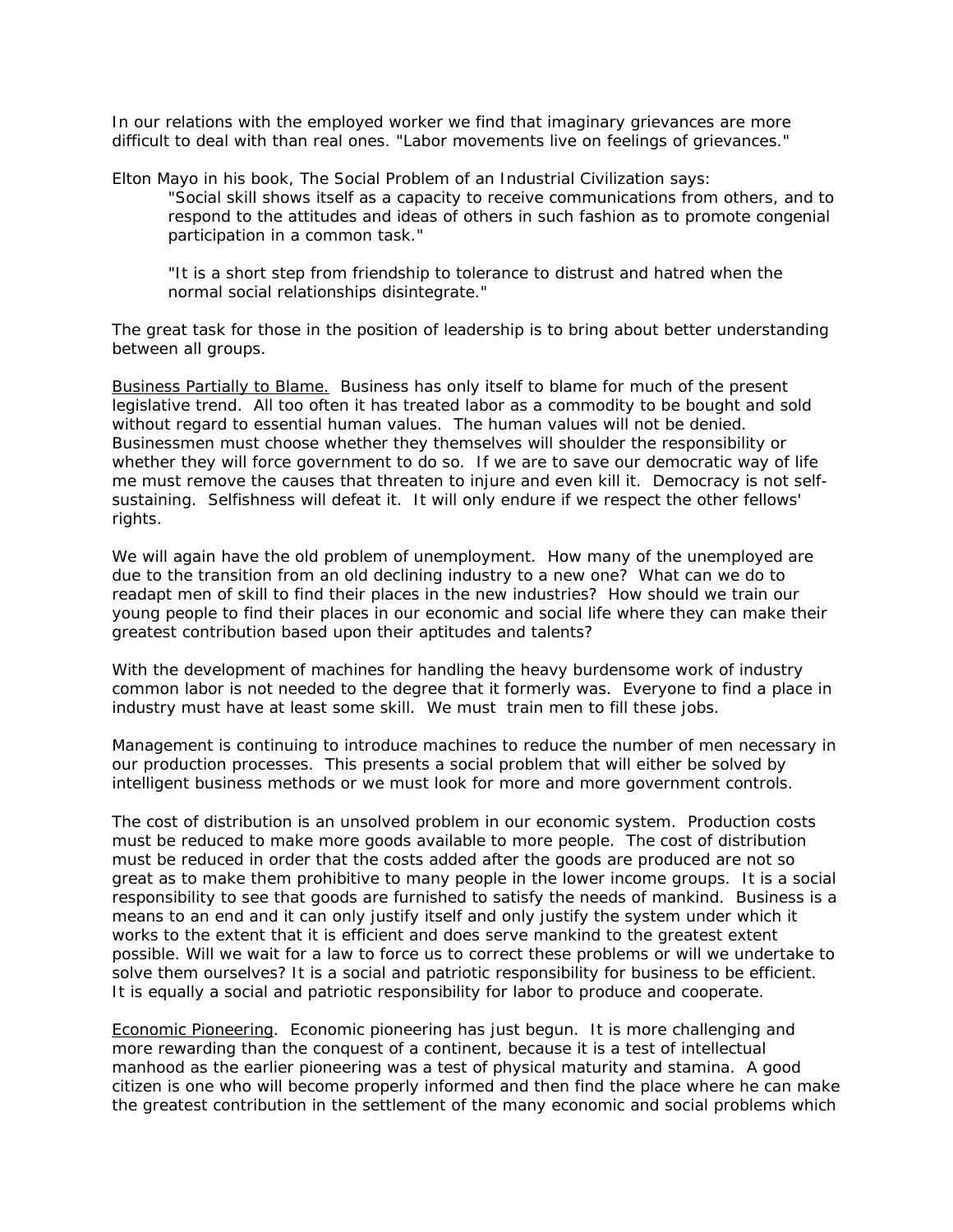are facing mankind today. Industry is the key to tomorrow. Only production can lick the problems of security. Then with proper distribution many of our present problems may be solved.

We must keep opportunity open for everyone who is willing to make his contribution. We cannot keep alive a system of free enterprise if many of our people are to find it impossible to find a place in the system where they can work and produce.

Selfishness under any System. We find as much selfishness under socialistic and communistic systems as we find under the so-called capitalistic system. The type of system that is employed will not determine its success. We often times find in such altruistic groups as the church, philanthropy and education as much selfishness as we find in our economic activities. The greed for power is often - times greater and more potent than the greed for money. Because of this selfishness we often find that many of the programs which are undertaken to correct existing

evils become a greater evil than those they sought to cure. In most instances the cure has become worse than the disease. It is not necessary for someone to have less because someone has more. Each should have the opportunity to create something for himself. The world needs such constructive people. Our constant desire should be to see how much we can give, not how much we can get.

Need for Research. There is great need for a thorough research into all of the problems facing our economic life. We need to study the human values involved. We should have the courage to face realities and solve the problems on the basis of sound economic and social principles rather than for some political or other purpose. Some of the economic problems we are facing and which need to be so studied are:

- 1. Labor relations.
- 2. Adaptation of the machine technique to richer individual life..
- 3. Control of dislocations of employment.
- 4. Control of relations of business and government in a so-called democracy.
- 5. Business and political leadership of the highest order.
- 6. The world of inventions.

Trained hands must have the same dignity as trained minds. There is a definite shortage of skill and creative mastery of tools that marked the first great economic development of the country. Yet every parent thinks that his child should have a white collar job or be a member of one of the professions. Unless this type of job is the kind where the young person can best serve mankind, his aptitudes and skills should be directed to that place in the economic system where he can make the greatest contribution.

Need for Cooperation. There is a great need for cooperation between capital, labor, consumer, government, school and church. Each has its place and responsibility. Each has so many unsolved problems that no one has the right to criticize the other until he has cleaned up his own doorstep. Each group has made mistakes. Each must now try to serve mankind in his own field.

Business vs. Government. Business may have bungled its task so as to shake the foundations of the capitalistic system but depend upon it the bungling of government will be far worse. We must choose which it will be, industrial self-government or government of business by politicians.

Labor Needs New Leadership. Labor needs new leadership. Much of the difficulty between management and labor is due not to basic problems but much of it is caused by self-seeking